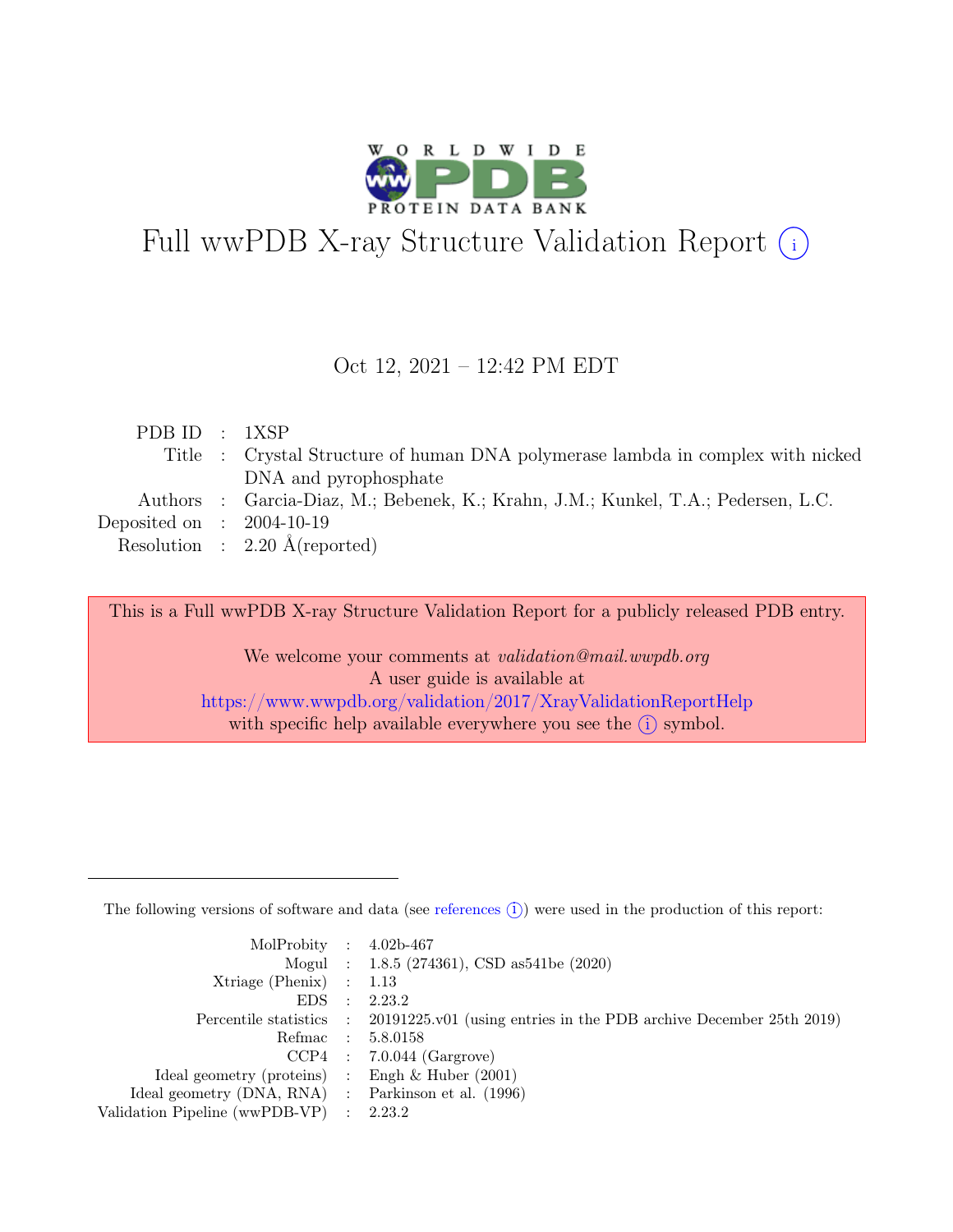# 1 Overall quality at a glance  $(i)$

The following experimental techniques were used to determine the structure: X-RAY DIFFRACTION

The reported resolution of this entry is 2.20 Å.

Percentile scores (ranging between 0-100) for global validation metrics of the entry are shown in the following graphic. The table shows the number of entries on which the scores are based.



| Metric                | Whole archive<br>$(\#\text{Entries})$ | Similar resolution<br>$(\# \text{Entries}, \text{ resolution } \text{range}(\AA))$ |  |  |  |  |
|-----------------------|---------------------------------------|------------------------------------------------------------------------------------|--|--|--|--|
| $R_{free}$            | 130704                                | 4898 (2.20-2.20)                                                                   |  |  |  |  |
| Clashscore            | 141614                                | 5594 (2.20-2.20)                                                                   |  |  |  |  |
| Ramachandran outliers | 138981                                | $5503(2.20-2.20)$                                                                  |  |  |  |  |
| Sidechain outliers    | 138945                                | 5504 (2.20-2.20)                                                                   |  |  |  |  |
| RSRZ outliers         | 127900                                | 4800 (2.20-2.20)                                                                   |  |  |  |  |

The table below summarises the geometric issues observed across the polymeric chains and their fit to the electron density. The red, orange, yellow and green segments of the lower bar indicate the fraction of residues that contain outliers for  $\geq$ =3, 2, 1 and 0 types of geometric quality criteria respectively. A grey segment represents the fraction of residues that are not modelled. The numeric value for each fraction is indicated below the corresponding segment, with a dot representing fractions <=5% The upper red bar (where present) indicates the fraction of residues that have poor fit to the electron density. The numeric value is given above the bar.

| Mol            |   | $\boxed{\text{Chain}}$ Length | Quality of chain |     |  |  |  |  |  |
|----------------|---|-------------------------------|------------------|-----|--|--|--|--|--|
|                | m | 11                            | 82%              | 18% |  |  |  |  |  |
| $\Omega$       | D | $\overline{ }$                | 71%              | 29% |  |  |  |  |  |
| റ<br>$\cdot$ ) |   |                               | 25%<br>75%       |     |  |  |  |  |  |
|                |   | 335                           | 7%<br>77%        | 20% |  |  |  |  |  |

The following table lists non-polymeric compounds, carbohydrate monomers and non-standard

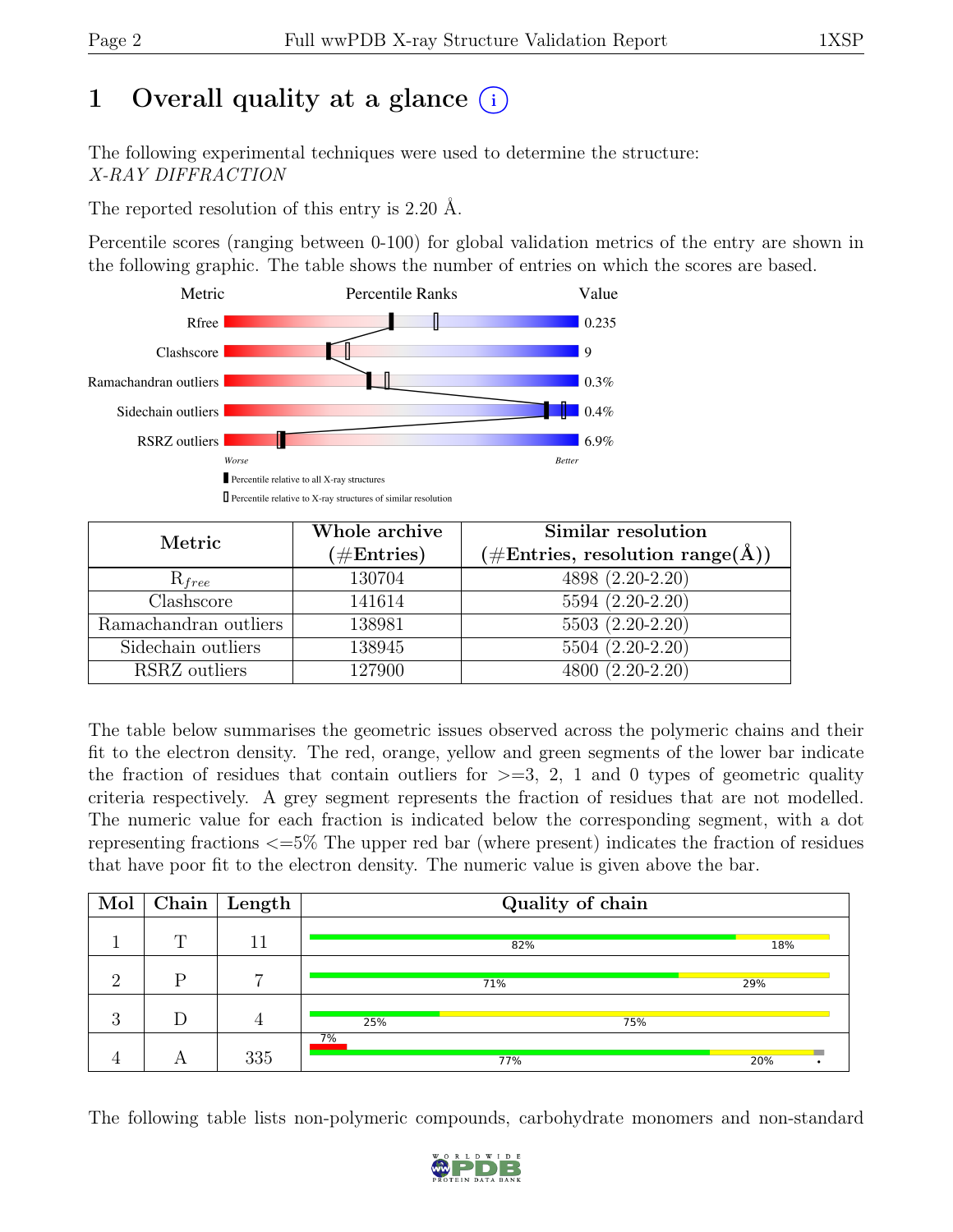residues in protein, DNA, RNA chains that are outliers for geometric or electron-density-fit criteria:

|        |     |  |   | Mol   Type   Chain   Res   Chirality   Geometry   Clashes   Electron density |
|--------|-----|--|---|------------------------------------------------------------------------------|
| 5   NA | 503 |  | - |                                                                              |

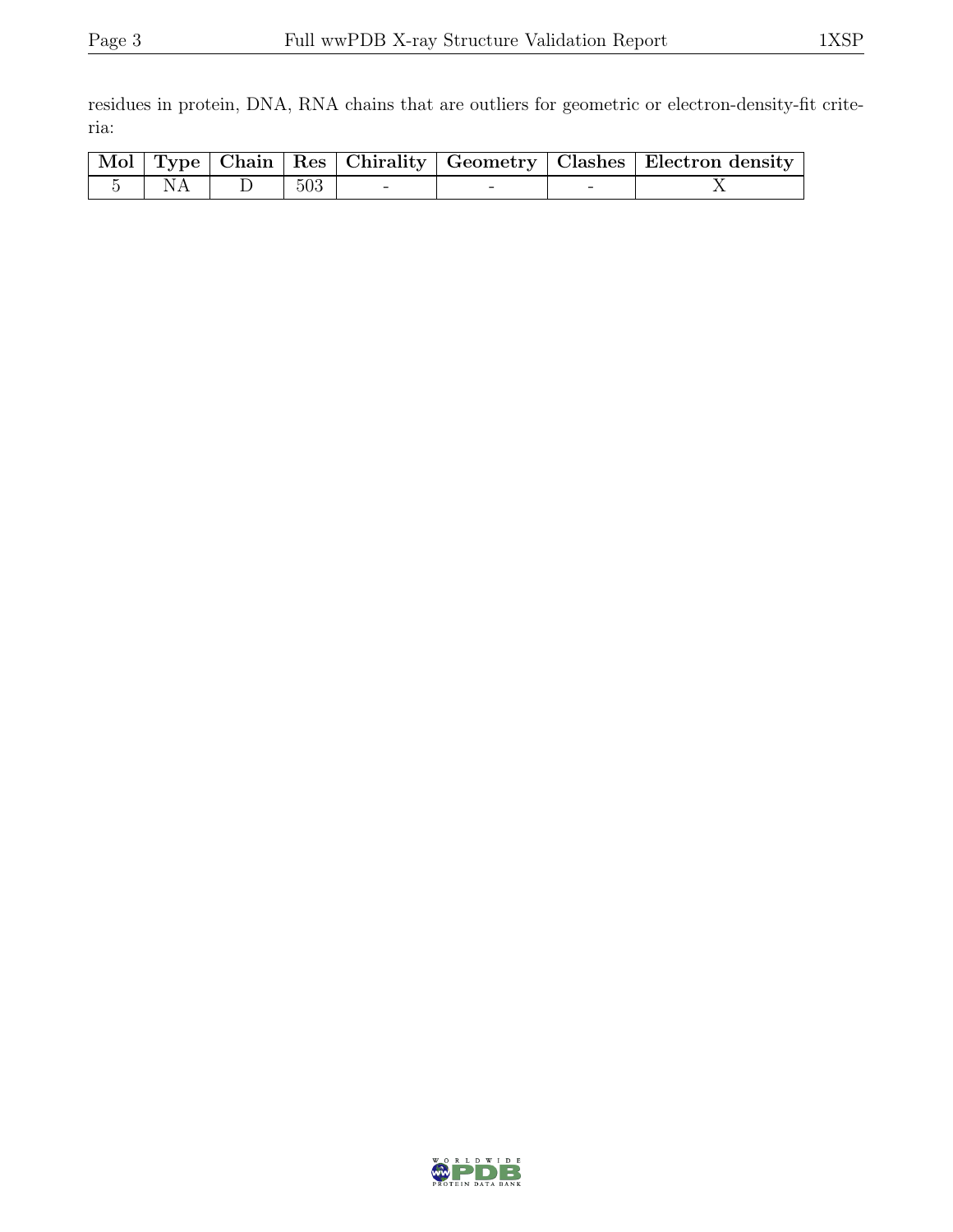# 2 Entry composition (i)

There are 7 unique types of molecules in this entry. The entry contains 3363 atoms, of which 0 are hydrogens and 0 are deuteriums.

In the tables below, the ZeroOcc column contains the number of atoms modelled with zero occupancy, the AltConf column contains the number of residues with at least one atom in alternate conformation and the Trace column contains the number of residues modelled with at most 2 atoms.

• Molecule 1 is a DNA chain called 5'-D(\*CP\*GP\*GP\*CP\*CP\*GP\*TP\*AP\*CP\*TP\*G)-3'.

| Mol | $\mid$ Chain $\mid$ Residues | $\rm{Atoms}$ |                |     |    |  | $\text{ZeroOcc}$   AltConf   Trace |  |
|-----|------------------------------|--------------|----------------|-----|----|--|------------------------------------|--|
|     |                              | Total<br>222 | $C = N$<br>106 | -41 | 65 |  |                                    |  |

• Molecule 2 is a DNA chain called 5'-D(\*CP\*AP\*GP\*TP\*AP\*CP\*G)-3'.

| Mol | Chain   Residues | $\rm{Atoms}$ |  |          |  | $\vert$ ZeroOcc $\vert$ AltConf $\vert$ Trace |  |
|-----|------------------|--------------|--|----------|--|-----------------------------------------------|--|
| ↵   | −                | Total C      |  |          |  |                                               |  |
|     |                  |              |  | 68 28 39 |  |                                               |  |

• Molecule 3 is a DNA chain called  $5^{\circ}$ -D(P\*GP\*CP\*G)-3'.

| Mol | Chain Residues | $\rm{Atoms}$ |    |     |      | $ZeroOcc \mid AltConf \mid Trace$ |  |
|-----|----------------|--------------|----|-----|------|-----------------------------------|--|
|     |                | Total<br>83  | 38 | 16. | - 25 |                                   |  |

• Molecule 4 is a protein called DNA polymerase lambda.

| Mol | Chain | Residues | Atoms         |      |     |     |  | ZeroOcc∣ | AltConf | $^+$ Trace |
|-----|-------|----------|---------------|------|-----|-----|--|----------|---------|------------|
|     |       | 327      | Total<br>2570 | 1610 | 470 | 479 |  |          |         |            |

There are 2 discrepancies between the modelled and reference sequences:

| Chain |     | Residue   Modelled   Actual |                          | Comment                            | Reference  |
|-------|-----|-----------------------------|--------------------------|------------------------------------|------------|
|       | 241 | MET                         | $\overline{\phantom{0}}$ | initiating methionine   UNP Q9UGP5 |            |
|       | 543 | ALA                         | <b>CYS</b>               | engineered mutation                | UNP Q9UGP5 |

• Molecule 5 is SODIUM ION (three-letter code: NA) (formula: Na).

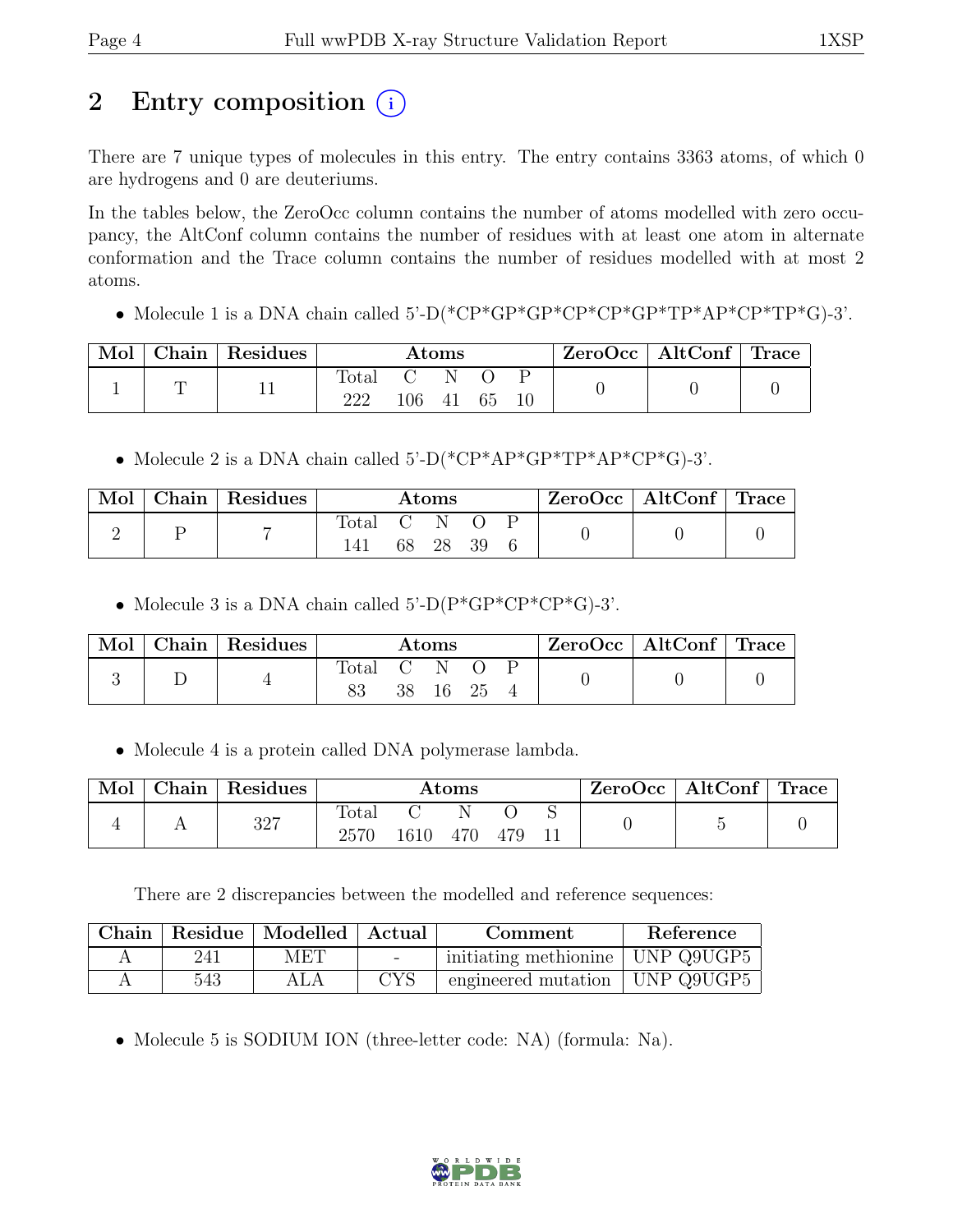|  | Mol   Chain   Residues | Atoms    | ZeroOcc   AltConf |
|--|------------------------|----------|-------------------|
|  |                        | Total Na |                   |
|  |                        | Total Na |                   |

• Molecule 6 is PYROPHOSPHATE (three-letter code: PPV) (formula:  $H_4O_7P_2$ ).



|  | $\text{Mol}$   Chain   Residues | <b>Atoms</b> |  |  | $ZeroOcc$   AltConf |  |
|--|---------------------------------|--------------|--|--|---------------------|--|
|  |                                 | Total O      |  |  |                     |  |

 $\bullet\,$  Molecule 7 is water.

| Mol |   | Chain   Residues | Atoms                                   | ZeroOcc   AltConf |
|-----|---|------------------|-----------------------------------------|-------------------|
|     | Ͳ | 66               | Total<br>$\overline{O}$<br>66<br>66     |                   |
|     | P | 28               | Total<br>$\Omega$<br>28<br>28           |                   |
|     |   | 11               | Total<br>$\Omega$<br>11<br>11           |                   |
|     |   | 229              | Total<br>$\left( \right)$<br>229<br>229 |                   |

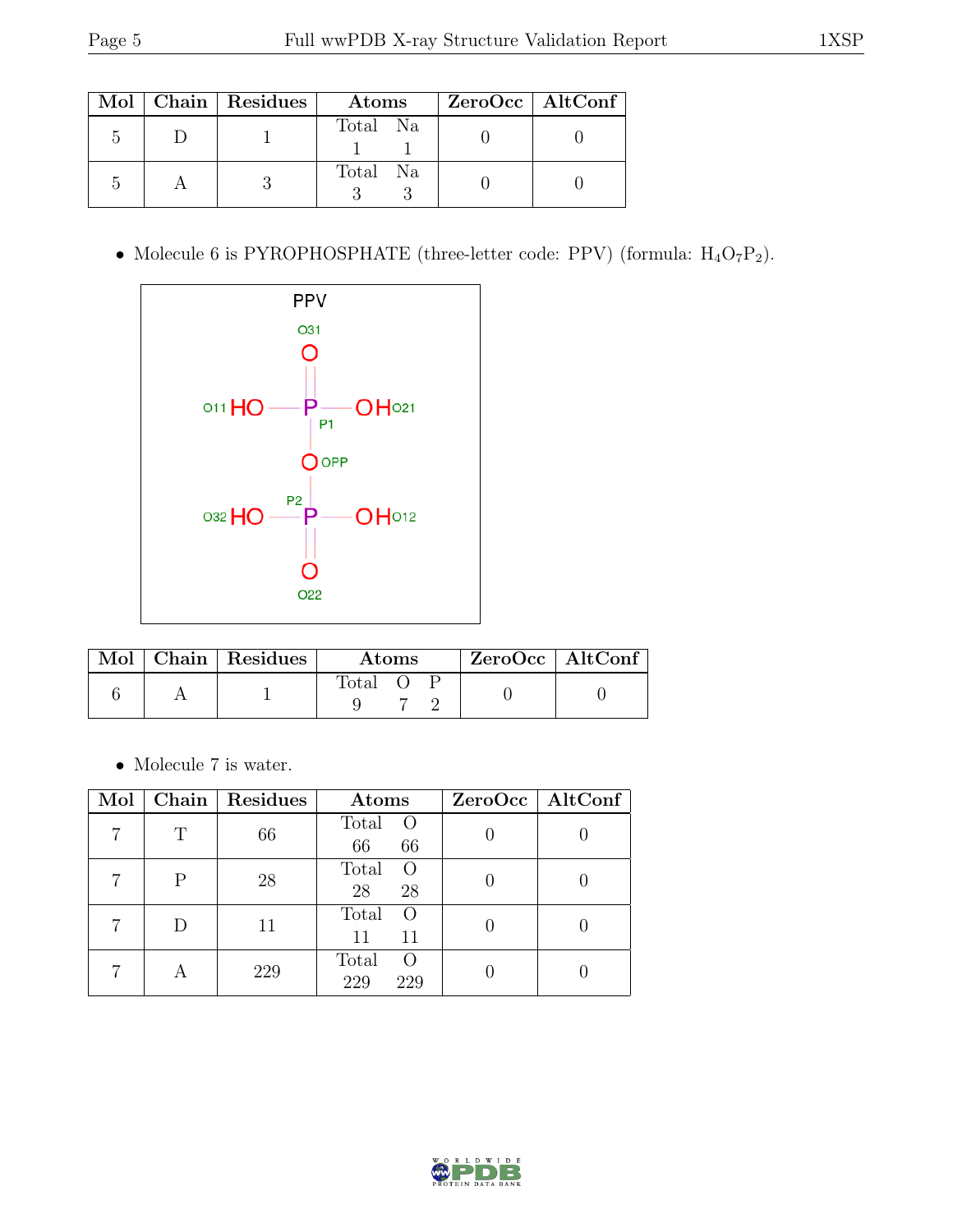# 3 Residue-property plots  $(i)$

These plots are drawn for all protein, RNA, DNA and oligosaccharide chains in the entry. The first graphic for a chain summarises the proportions of the various outlier classes displayed in the second graphic. The second graphic shows the sequence view annotated by issues in geometry and electron density. Residues are color-coded according to the number of geometric quality criteria for which they contain at least one outlier:  $green = 0$ , yellow  $= 1$ , orange  $= 2$  and red  $= 3$  or more. A red dot above a residue indicates a poor fit to the electron density (RSRZ > 2). Stretches of 2 or more consecutive residues without any outlier are shown as a green connector. Residues present in the sample, but not in the model, are shown in grey.

• Molecule 1: 5'-D(\*CP\*GP\*GP\*CP\*CP\*GP\*TP\*AP\*CP\*TP\*G)-3'



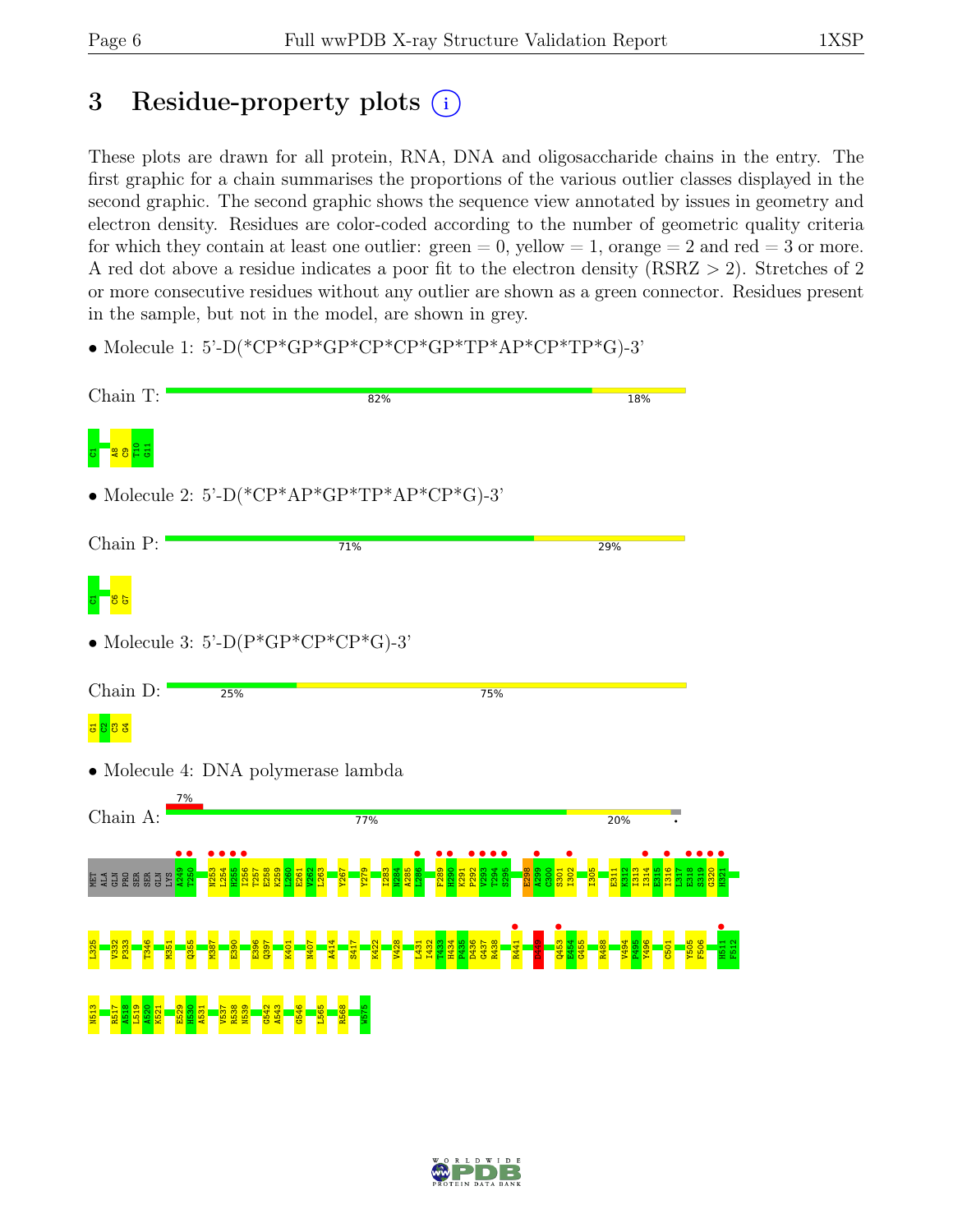# 4 Data and refinement statistics  $(i)$

| Property                                                             | Value                                           | <b>Source</b> |
|----------------------------------------------------------------------|-------------------------------------------------|---------------|
| Space group                                                          | P 21 21 21                                      | Depositor     |
| Cell constants                                                       | 62.76Å 140.72Å<br>$55.84\text{\AA}$             | Depositor     |
| a, b, c, $\alpha$ , $\beta$ , $\gamma$                               | $90.00^\circ$<br>$90.00^\circ$<br>$90.00^\circ$ |               |
| Resolution $(A)$                                                     | 2.20<br>41.72                                   | Depositor     |
|                                                                      | 41.72<br>$-2.19$                                | <b>EDS</b>    |
| % Data completeness                                                  | 94.0 (41.72-2.20)                               | Depositor     |
| (in resolution range)                                                | 93.6 (41.72-2.19)                               | <b>EDS</b>    |
| $R_{merge}$                                                          | (Not available)                                 | Depositor     |
| $R_{sym}$                                                            | 0.11                                            | Depositor     |
| $\langle I/\sigma(I) \rangle$ <sup>1</sup>                           | $2.55$ (at $2.20\text{\AA}$ )                   | Xtriage       |
| Refinement program                                                   | $\overline{\text{CNS} 1.1}$                     | Depositor     |
|                                                                      | 0.206<br>0.242<br>$\overline{\phantom{a}}$      | Depositor     |
| $R, R_{free}$                                                        | 0.198<br>0.235<br>$\ddot{\phantom{a}}$          | DCC           |
| $R_{free}$ test set                                                  | 1230 reflections $(4.80\%)$                     | wwPDB-VP      |
| Wilson B-factor $(A^2)$                                              | 35.1                                            | Xtriage       |
| Anisotropy                                                           | 0.403                                           | Xtriage       |
| Bulk solvent $k_{sol}(e/\mathring{A}^3)$ , $B_{sol}(\mathring{A}^2)$ | 0.29, 48.0                                      | <b>EDS</b>    |
| L-test for twinning <sup>2</sup>                                     | $< L >$ = 0.47, $< L2 >$ = 0.31                 | Xtriage       |
| Estimated twinning fraction                                          | No twinning to report.                          | Xtriage       |
| $\overline{F_o,F_c}$ correlation                                     | 0.95                                            | <b>EDS</b>    |
| Total number of atoms                                                | 3363                                            | wwPDB-VP      |
| Average B, all atoms $(A^2)$                                         | 41.0                                            | wwPDB-VP      |

Xtriage's analysis on translational NCS is as follows: The largest off-origin peak in the Patterson function is 5.17% of the height of the origin peak. No significant pseudotranslation is detected.

<sup>&</sup>lt;sup>2</sup>Theoretical values of  $\langle |L| \rangle$ ,  $\langle L^2 \rangle$  for acentric reflections are 0.5, 0.333 respectively for untwinned datasets, and 0.375, 0.2 for perfectly twinned datasets.



<span id="page-6-1"></span><span id="page-6-0"></span><sup>1</sup> Intensities estimated from amplitudes.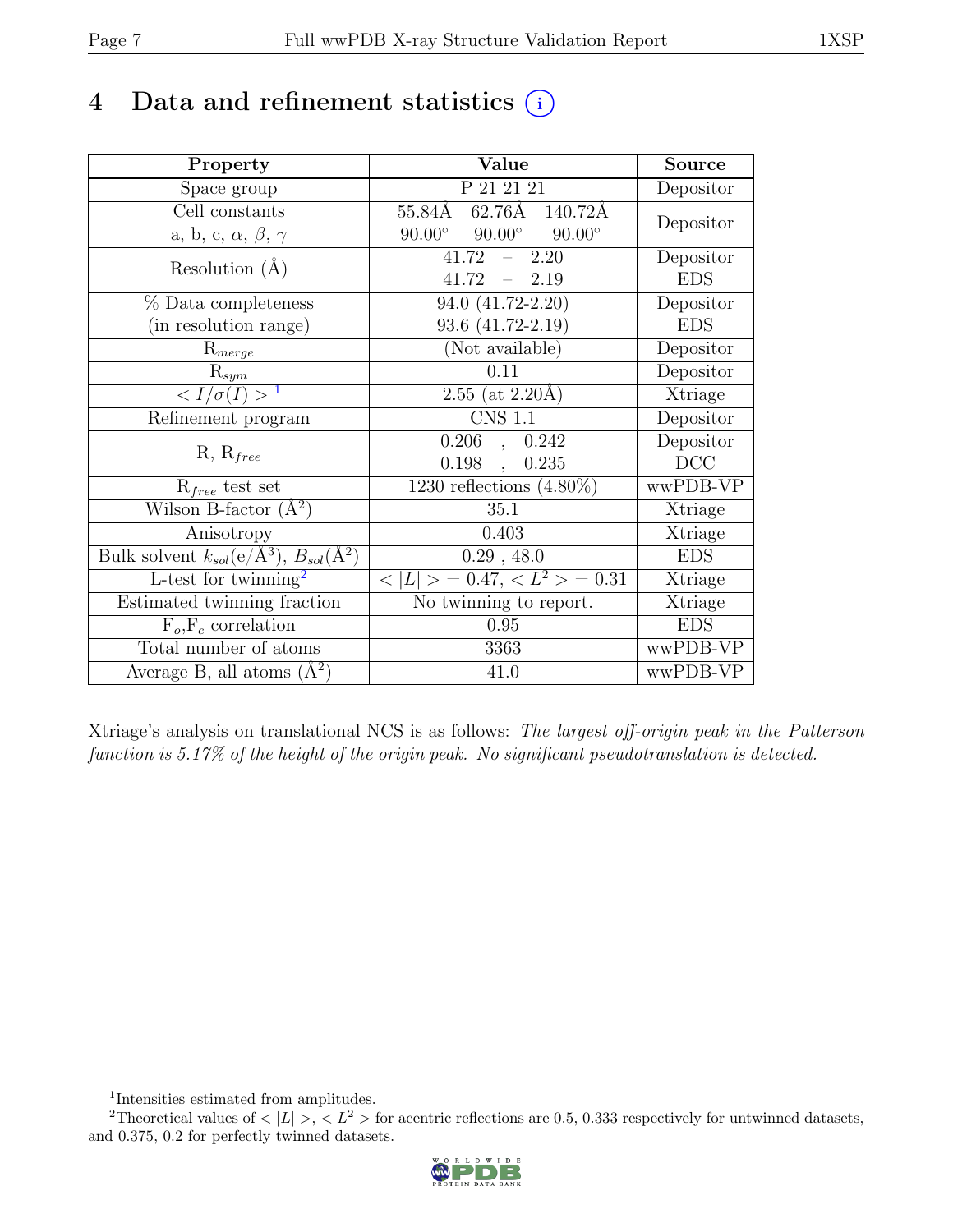# 5 Model quality  $(i)$

# 5.1 Standard geometry  $(i)$

Bond lengths and bond angles in the following residue types are not validated in this section: NA, PPV

The Z score for a bond length (or angle) is the number of standard deviations the observed value is removed from the expected value. A bond length (or angle) with  $|Z| > 5$  is considered an outlier worth inspection. RMSZ is the root-mean-square of all Z scores of the bond lengths (or angles).

| Mol                         | Chain |             | Bond lengths        | Bond angles |                     |  |
|-----------------------------|-------|-------------|---------------------|-------------|---------------------|--|
|                             |       | <b>RMSZ</b> | $\ Z\  > 5$         | <b>RMSZ</b> | $\# Z  > 5$         |  |
|                             |       | 0.37        | 0/248               | 0.79        | 0/381               |  |
| $\mathcal{D}_{\mathcal{A}}$ |       | 0.43        | 0/158               | 0.67        | 0/242               |  |
| 3                           |       | 0.96        | $1/92$ $(1.1\%)$    | 0.73        | 0/138               |  |
|                             |       | 0.39        | 0/2621              | 0.63        | 3/3540<br>$(0.1\%)$ |  |
| All                         |       | 0.42        | 1/3119<br>$(0.0\%)$ | 0.65        | 4301<br>$(0.1\%)$   |  |

Chiral center outliers are detected by calculating the chiral volume of a chiral center and verifying if the center is modelled as a planar moiety or with the opposite hand.A planarity outlier is detected by checking planarity of atoms in a peptide group, atoms in a mainchain group or atoms of a sidechain that are expected to be planar.

|  | $\mid$ Mol $\mid$ Chain $\mid$ #Chirality outliers $\mid$ #Planarity outliers $\mid$ |
|--|--------------------------------------------------------------------------------------|
|  |                                                                                      |

All (1) bond length outliers are listed below:

|  |  |                      | $\vert$ Mol $\vert$ Chain $\vert$ Res $\vert$ Type $\vert$ Atoms $\vert$ Z $\vert$ Observed(A) $\vert$ Ideal(A) |  |
|--|--|----------------------|-----------------------------------------------------------------------------------------------------------------|--|
|  |  | $DG$   OP3-P   -6.76 | $1.53\,$                                                                                                        |  |

All (3) bond angle outliers are listed below:

| Mol | Chain |     |            | $ $ Res $ $ Type $ $ Atoms |         | Observed $(^\circ)$ | $Ideal(^o)$ |
|-----|-------|-----|------------|----------------------------|---------|---------------------|-------------|
|     |       | 449 | ASP        | $O-C-N$                    | $-8.32$ | 109.38              | 122.70      |
|     |       | 298 | <b>GLU</b> | C-N-CA                     | 5.52    | 135.50              | 121.70      |
|     |       | 298 | GLU        | CA-C-N                     | $-5.23$ | 105.70              | 117.20      |

There are no chirality outliers.

All (1) planarity outliers are listed below:

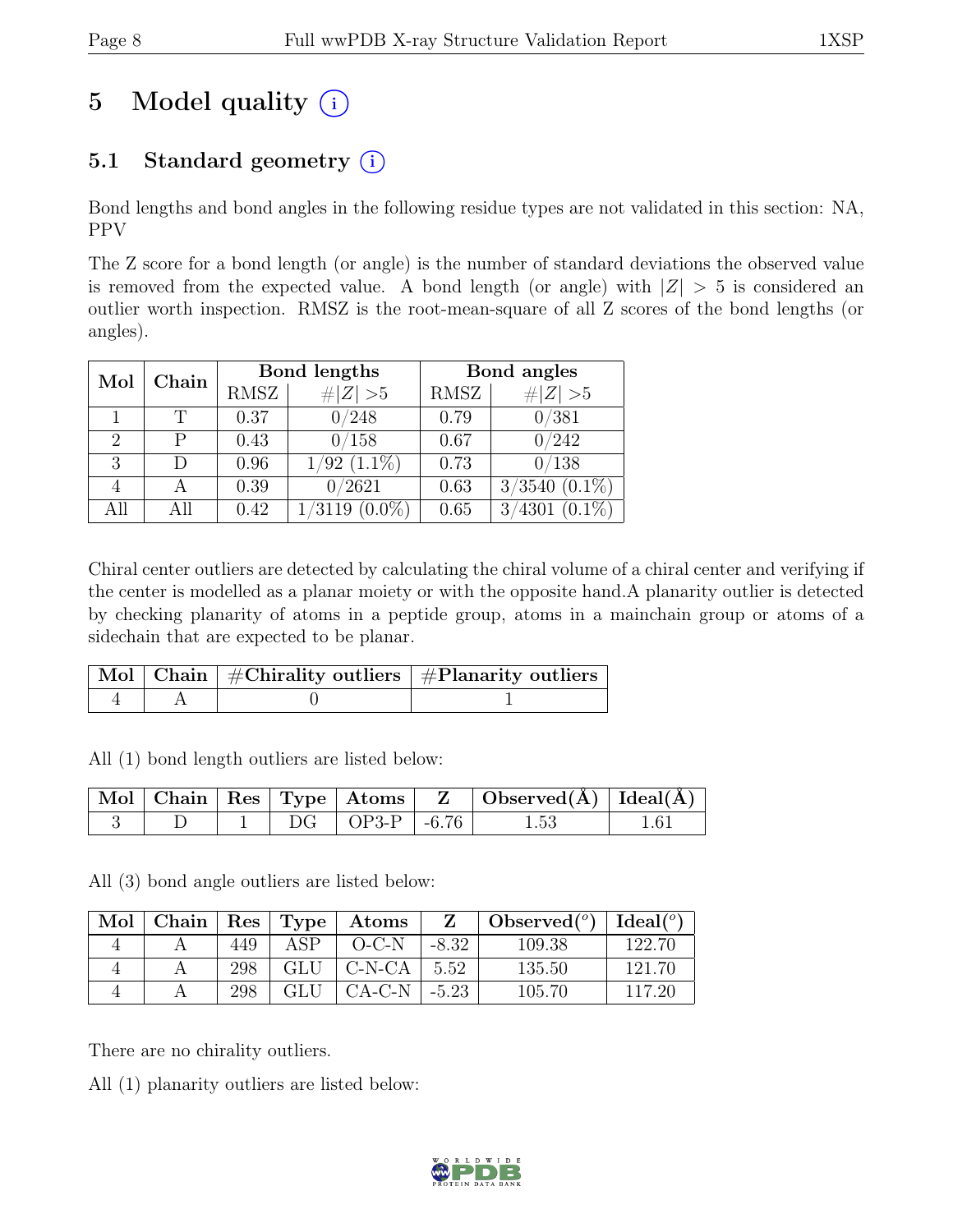| $\sqrt{Mol}$   Chain   Res   Type |     |     | Group     |
|-----------------------------------|-----|-----|-----------|
|                                   | 449 | ASP | Mainchain |

### 5.2 Too-close contacts  $(i)$

In the following table, the Non-H and H(model) columns list the number of non-hydrogen atoms and hydrogen atoms in the chain respectively. The H(added) column lists the number of hydrogen atoms added and optimized by MolProbity. The Clashes column lists the number of clashes within the asymmetric unit, whereas Symm-Clashes lists symmetry-related clashes.

| Mol            | Chain | Non-H | $\vert$ H(model) | H(added) | Clashes | Symm-Clashes |
|----------------|-------|-------|------------------|----------|---------|--------------|
|                | T     | 222   |                  | 125      |         |              |
| $\overline{2}$ | Ρ     | 141   |                  | 80       |         |              |
| 3              |       | 83    |                  | 45       |         |              |
| 4              | А     | 2570  |                  | 2524     | 52      |              |
| 5              | А     | 3     |                  |          |         |              |
| 5              | D     |       |                  |          |         |              |
| 6              | А     |       |                  |          |         |              |
| 7              | А     | 229   |                  |          | ⋻       |              |
|                | D     | 11    |                  |          |         |              |
| 7              | Ρ     | 28    |                  |          |         |              |
|                | T     | 66    |                  |          |         |              |
| All            | All   | 3363  |                  | 2774     | 55      |              |

The all-atom clashscore is defined as the number of clashes found per 1000 atoms (including hydrogen atoms). The all-atom clashscore for this structure is 9.

All (55) close contacts within the same asymmetric unit are listed below, sorted by their clash magnitude.

| Atom-1            | Atom-2             | Interatomic<br>distance $(A)$ | Clash<br>overlap $(A)$ |
|-------------------|--------------------|-------------------------------|------------------------|
| 4:A:256:ILE:HD13  | 4:A:313:ILE:HG23   | 1.59                          | 0.84                   |
| 4:A:417:SER:HB2   | 4:A:422[B]:LYS:HD3 | 1.60                          | 0.84                   |
| 4:A:291:LYS:HE3   | 4:A:298:GLU:OE2    | 1.88                          | 0.74                   |
| 4:A:488:ARG:HD2   | 7:A:731:HOH:O      | 1.91                          | 0.70                   |
| 4:A:396:GLU:HG3   | 4:A:414:ALA:HB2    | 1.72                          | 0.70                   |
| 4:A:256:ILE:HG12  | 4:A:316:ILE:HG21   | 1.75                          | 0.69                   |
| 4:A:438:ARG:O     | 4:A:441:ARG:HG3    | 1.96                          | 0.65                   |
| 4:A:320:GLY:HA2   | 7:A:692:HOH:O      | 1.98                          | 0.63                   |
| 4:A:302:ILE:HB    | 4:A:305:ILE:HD12   | 1.80                          | 0.63                   |
| 4:A:537:VAL:HB    | 4:A:546:GLY:HA3    | 1.82                          | 0.60                   |
| 4:A:519:LEU:HD23  | 4:A:565:LEU:HD11   | 1.83                          | 0.60                   |
| 4: A:289: PHE:CE2 | 4: A:291: LYS:O    | 2.56                          | 0.58                   |

Continued on next page...

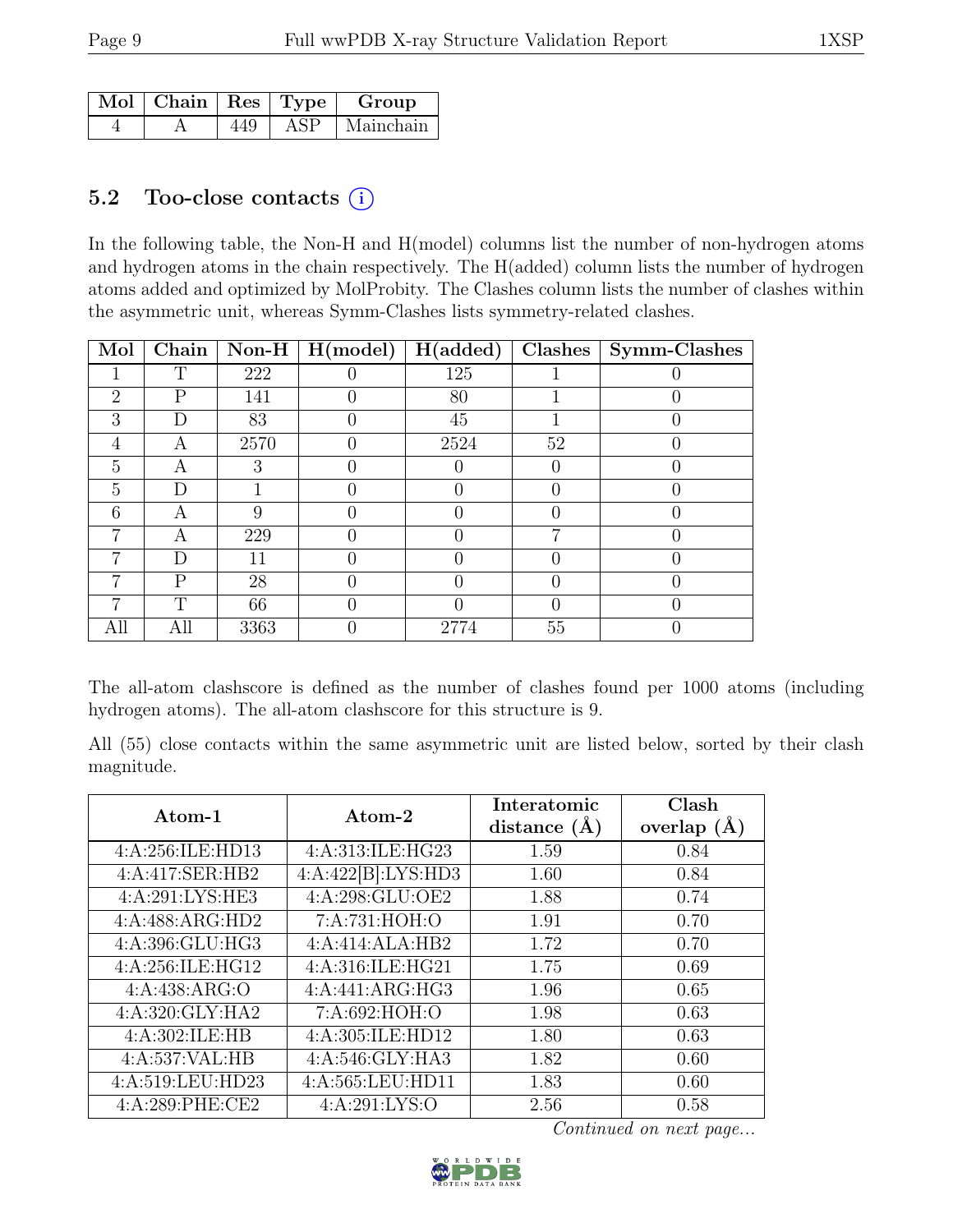| Atom-1              | Atom-2                      | Interatomic       | Clash         |
|---------------------|-----------------------------|-------------------|---------------|
|                     |                             | distance $(\AA)$  | overlap $(A)$ |
| 4:A:289:PHE:HE2     | 4:A:291:LYS:O               | 1.86              | 0.58          |
| 4:A:259:LYS:NZ      | 7:A:778:HOH:O               | 2.37              | 0.57          |
| 4:A:351:MET:O       | 4:A:355:GLN:HG3             | 2.05              | 0.56          |
| 4:A:256:ILE:HG12    | 4:A:316:ILE:CG2             | 2.35              | 0.56          |
| 4:A:397:GLN:O       | 4:A:401:LYS:HG3             | 2.05              | 0.56          |
| 4:A:539:ASN:HD21    | 4:A:543:ALA:HB3             | 1.70              | 0.55          |
| 4:A:449:ASP:O       | 4:A:453:GLN:HG3             | $2.07\,$          | $0.54\,$      |
| 4:A:417:SER:CB      | 4:A:422[B]:LYS:HD3          | 2.37              | 0.53          |
| 4:A:521:LYS:HE2     | 4:A:538:ARG:NE              | 2.25              | 0.52          |
| 4:A:298:GLU:O       | 4:A:301:SER:HB2             | 2.10              | 0.51          |
| 4:A:346[B]:THR:HG23 | 7:A:604:HOH:O               | 2.10              | 0.50          |
| 4:A:261:GLU:HG2     | 4:A:283:ILE:HD13            | 1.93              | 0.49          |
| 4:A:302:ILE:HD12    | 4:A:305:ILE:HD12            | 1.94              | 0.49          |
| 2:P:6:DC:H2'        | 2:P:7:DG:CS                 | 2.48              | 0.49          |
| 4:A:253:ASN:OD1     | 4:A:292:PRO:HA              | 2.13              | 0.49          |
| 4:A:431:LEU:HD12    | 4:A:432:ILE:N               | 2.29              | 0.48          |
| 4:A:256:ILE:HG23    | 4:A:316:ILE:HD12            | 1.96              | 0.48          |
| 4: A: 434: HIS: O   | 4:A:496:TYR:HB2             | 2.14              | 0.48          |
| 4:A:521:LYS:HE2     | 4:A:538:ARG:HE              | 1.78              | 0.47          |
| 4:A:390:GLU:HB3     | 7:A:681:HOH:O               | 2.14              | 0.47          |
| 4:A:539:ASN:ND2     | 4:A:543:ALA:HB3             | $\overline{2.30}$ | 0.47          |
| 4:A:285:ALA:O       | 4:A:289:PHE:HB2             | 2.15              | 0.47          |
| 4:A:513:ASN:O       | 4:A:517:ARG:HG3             | 2.15              | 0.46          |
| 4:A:519:LEU:CD2     | 4:A:565:LEU:HD21            | 2.46              | 0.46          |
| 3:D:3:DC:H2"        | $3: D: 4: D\overline{G:CS}$ | 2.50              | 0.46          |
| 4:A:332:VAL:HB      | 4:A:333:PRO:HD3             | 1.98              | 0.45          |
| 4:A:436:ASP:OD1     | 4:A:437:GLY:N               | 2.49              | 0.45          |
| 4:A:538:ARG:HD3     | 4: A:542: GLY:O             | 2.16              | 0.45          |
| 4:A:261:GLU:CG      | 4:A:283:ILE:HD13            | 2.47              | 0.44          |
| 4:A:279:TYR:O       | 4:A:283:ILE:HG13            | 2.17              | 0.43          |
| 4: A: 565: LEU: O   | 7:A:766:HOH:O               | 2.22              | 0.43          |
| 4:A:387:MET:CE      | 4:A:428:VAL:HG23            | 2.48              | 0.43          |
| 4: A:311: GLU:O     | 4:A:314:ILE:HB              | 2.19              | 0.42          |
| 4:A:501:CYS:SG      | 4:A:531:ALA:HA              | 2.60              | 0.42          |
| 4:A:505:TYR:CG      | 4:A:529:GLU:HB3             | 2.55              | 0.42          |
| 4:A:263:LEU:HG      | 4:A:267:TYR:CE2             | 2.54              | 0.42          |
| 4: A:453: GLN: C    | 4:A:455:GLY:H               | 2.23              | 0.42          |
| 4:A:431:LEU:HD11    | 4:A:494:VAL:HG22            | 2.02              | 0.41          |
| 4:A:568:ARG:HD2     | 7:A:769:HOH:O               | 2.19              | 0.41          |
| 4:A:254:LEU:O       | 4:A:258:GLU:HB2             | 2.21              | 0.41          |
| 4:A:257:THR:O       | 4:A:261:GLU:HG3             | 2.21              | 0.41          |

Continued from previous page...

Continued on next page...

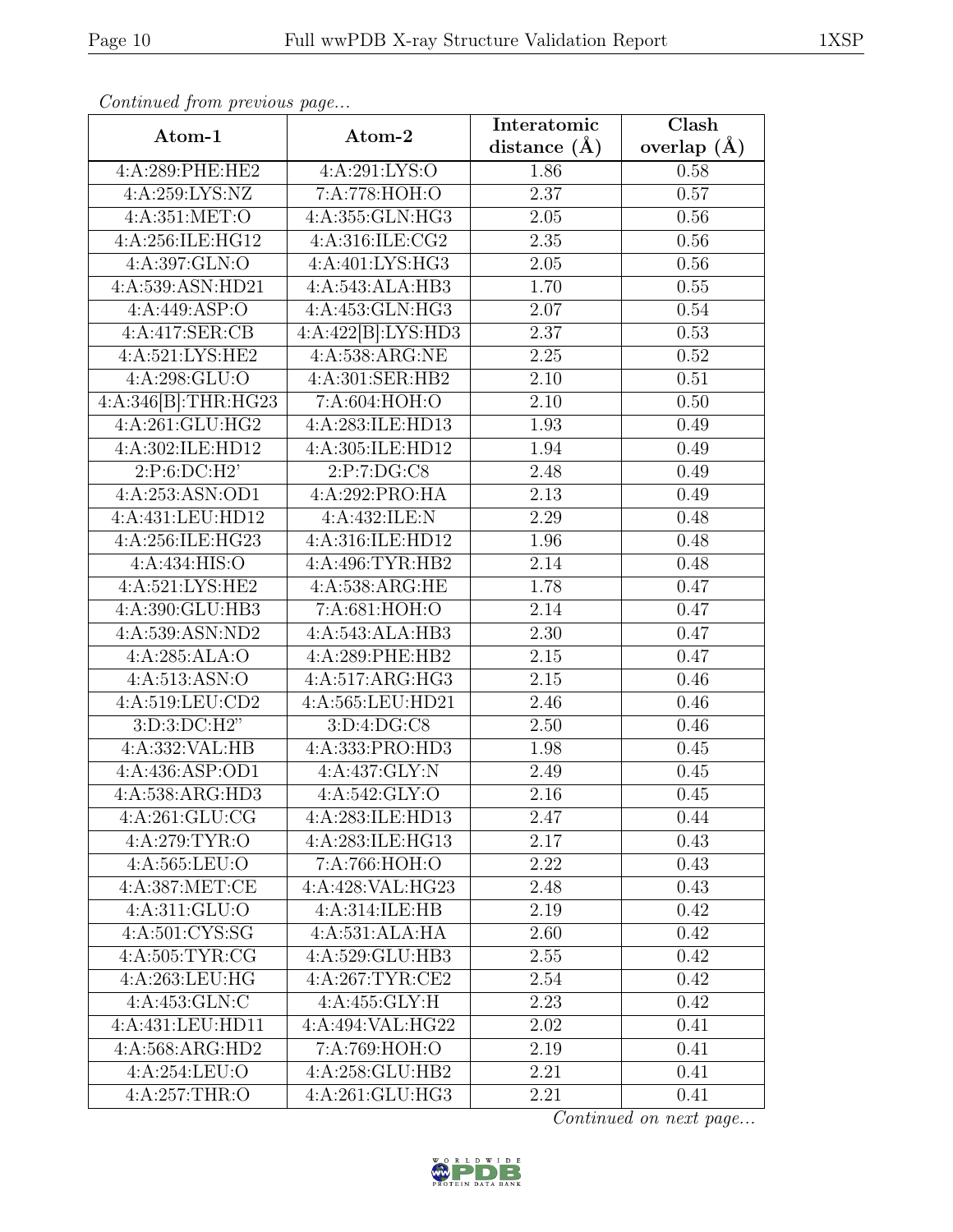| Atom-1                                  | Atom-2           | Interatomic<br>distance $(A)$ | Clash<br>overlap $(A)$ |  |
|-----------------------------------------|------------------|-------------------------------|------------------------|--|
| 4: A:259: LYS: HB3                      | 4:A:325:LEU:HD11 | 2.04                          | 0.40                   |  |
| $1 \cdot T \cdot 8 \cdot D A \cdot H2"$ | 1: T: 9: DC: O5' |                               | .40                    |  |

Continued from previous page...

There are no symmetry-related clashes.

### 5.3 Torsion angles (i)

#### 5.3.1 Protein backbone  $(i)$

In the following table, the Percentiles column shows the percent Ramachandran outliers of the chain as a percentile score with respect to all X-ray entries followed by that with respect to entries of similar resolution.

The Analysed column shows the number of residues for which the backbone conformation was analysed, and the total number of residues.

|  | Mol Chain Analysed Favoured Allowed Outliers Percentiles  |  |  |
|--|-----------------------------------------------------------|--|--|
|  | $330/335 (98\%)$   315 (96%)   14 (4%)   1 (0%)   41   46 |  |  |

All (1) Ramachandran outliers are listed below:

| $Mol$   Chain   Res | 'Type |
|---------------------|-------|
|                     |       |

#### 5.3.2 Protein sidechains  $(i)$

In the following table, the Percentiles column shows the percent sidechain outliers of the chain as a percentile score with respect to all X-ray entries followed by that with respect to entries of similar resolution.

The Analysed column shows the number of residues for which the sidechain conformation was analysed, and the total number of residues.

| Mol   Chain | Analysed                                 | Rotameric   Outliers   Percentiles |  |       |  |
|-------------|------------------------------------------|------------------------------------|--|-------|--|
|             | $267/280$ (95\%)   266 (100\%)   1 (0\%) |                                    |  | 91 96 |  |

All (1) residues with a non-rotameric sidechain are listed below:

| Mol | Chain | $\vert$ Res | <b>Type</b> |
|-----|-------|-------------|-------------|
|     |       |             |             |

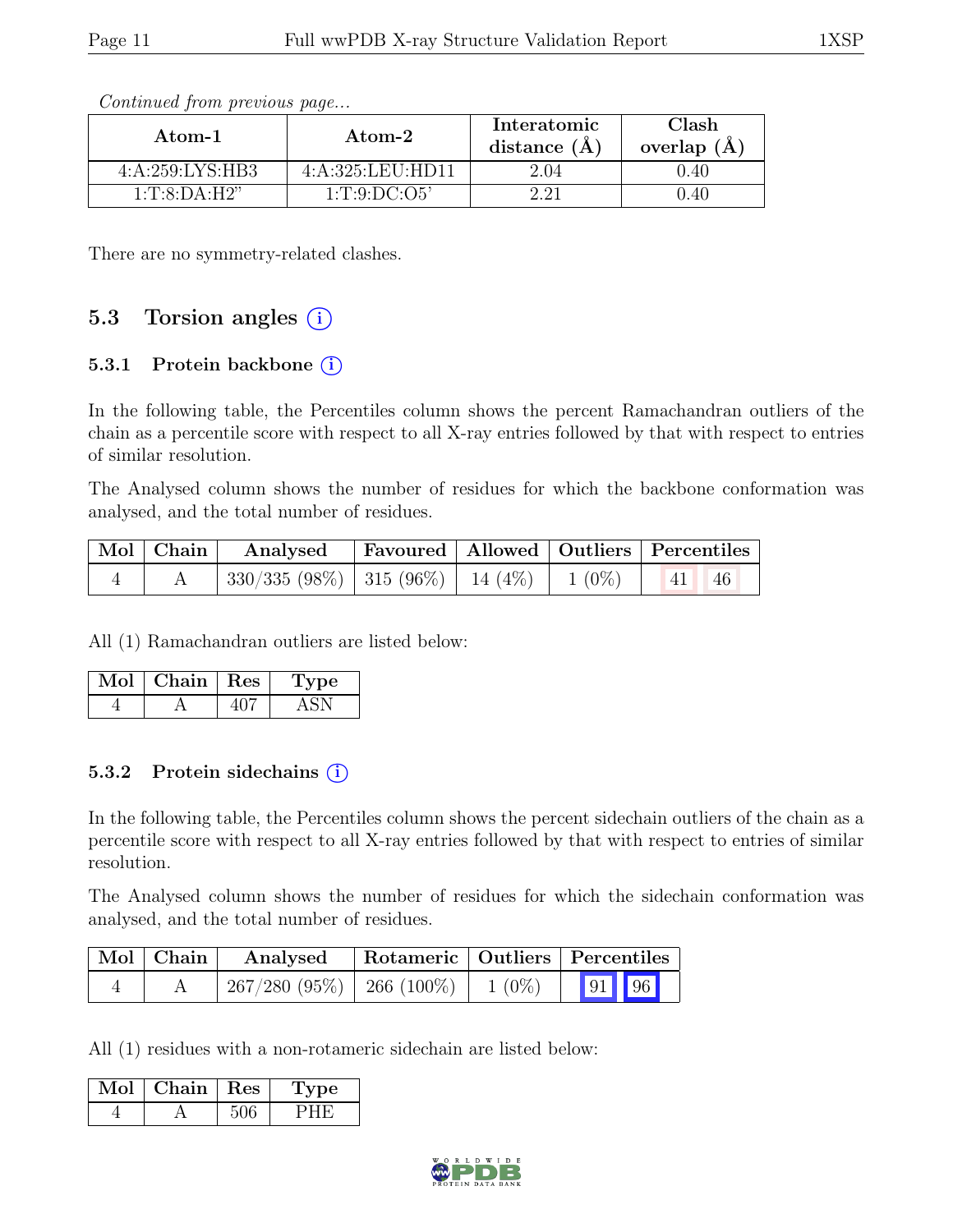Sometimes sidechains can be flipped to improve hydrogen bonding and reduce clashes. There are no such sidechains identified.

### 5.3.3 RNA  $(i)$

There are no RNA molecules in this entry.

# 5.4 Non-standard residues in protein, DNA, RNA chains (i)

There are no non-standard protein/DNA/RNA residues in this entry.

### 5.5 Carbohydrates  $(i)$

There are no monosaccharides in this entry.

# 5.6 Ligand geometry  $(i)$

Of 5 ligands modelled in this entry, 4 are monoatomic - leaving 1 for Mogul analysis.

In the following table, the Counts columns list the number of bonds (or angles) for which Mogul statistics could be retrieved, the number of bonds (or angles) that are observed in the model and the number of bonds (or angles) that are defined in the Chemical Component Dictionary. The Link column lists molecule types, if any, to which the group is linked. The Z score for a bond length (or angle) is the number of standard deviations the observed value is removed from the expected value. A bond length (or angle) with  $|Z| > 2$  is considered an outlier worth inspection. RMSZ is the root-mean-square of all Z scores of the bond lengths (or angles).

| Mol<br><b>Type</b> |     | $\mid$ Chain $\mid$ |     |  | Res    | ${\rm Link}$ |                 | Bond lengths |                 |  | Bond angles |  |
|--------------------|-----|---------------------|-----|--|--------|--------------|-----------------|--------------|-----------------|--|-------------|--|
|                    |     |                     |     |  | Counts |              | RMSZ $ #Z  > 2$ | Counts       | $ RMSZ  \#  Z $ |  |             |  |
|                    | PPV |                     | 579 |  | 6,8,8  | 0.98         | $(16\%)$        | 13, 13, 13   | 1.26            |  |             |  |

In the following table, the Chirals column lists the number of chiral outliers, the number of chiral centers analysed, the number of these observed in the model and the number defined in the Chemical Component Dictionary. Similar counts are reported in the Torsion and Rings columns. '-' means no outliers of that kind were identified.

|            |     |        | Mol   Type   Chain   Res   Link   Chirals   Torsions   Rings |  |
|------------|-----|--------|--------------------------------------------------------------|--|
| <b>PPV</b> | 579 | $\sim$ | 0/6/6/6                                                      |  |

All (1) bond length outliers are listed below:

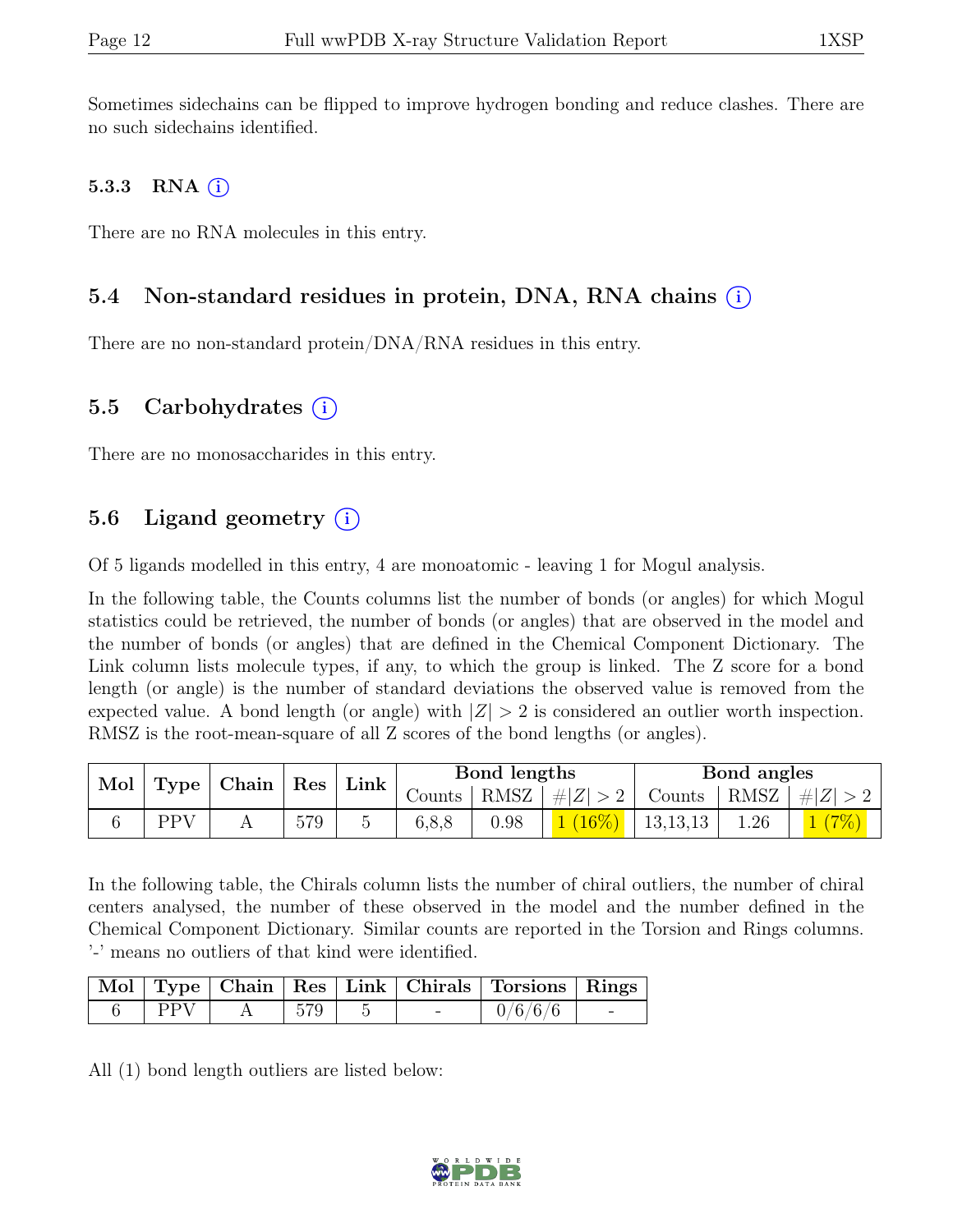|  |  |                              | $\mid$ Mol $\mid$ Chain $\mid$ Res $\mid$ Type $\mid$ Atoms $\mid$ $\mid$ Z $\mid$ Observed(A) $\mid$ Ideal(A) $\mid$ |  |
|--|--|------------------------------|-----------------------------------------------------------------------------------------------------------------------|--|
|  |  | $579$   PPV   P2-O12   -2.11 | 1.46                                                                                                                  |  |

All (1) bond angle outliers are listed below:

| $\mid$ Mol $\mid$ Chain $\mid$ Res $\mid$ Type $\mid$ |  | Atoms                            | $\mid$ Observed $({}^{\circ})$ $\mid$ Ideal $({}^{\circ})$ |        |
|-------------------------------------------------------|--|----------------------------------|------------------------------------------------------------|--------|
|                                                       |  | $579$   PPV   O32-P2-OPP   -2.92 | 94.86                                                      | 104.64 |

There are no chirality outliers.

There are no torsion outliers.

There are no ring outliers.

No monomer is involved in short contacts.

# 5.7 Other polymers (i)

There are no such residues in this entry.

# 5.8 Polymer linkage issues (i)

There are no chain breaks in this entry.

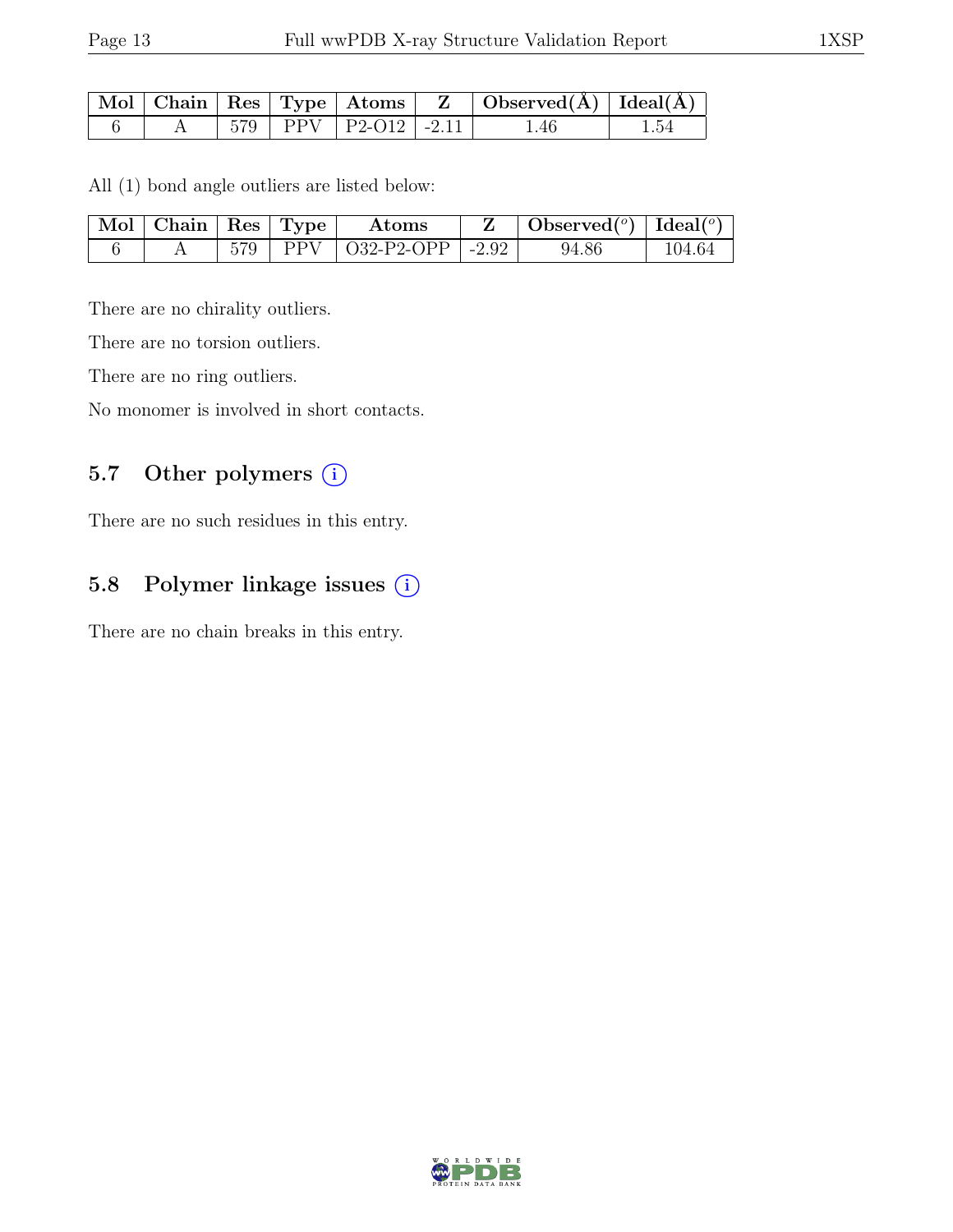# 6 Fit of model and data  $(i)$

# 6.1 Protein, DNA and RNA chains (i)

In the following table, the column labelled ' $\#\text{RSRZ}>2$ ' contains the number (and percentage) of RSRZ outliers, followed by percent RSRZ outliers for the chain as percentile scores relative to all X-ray entries and entries of similar resolution. The OWAB column contains the minimum, median, 95th percentile and maximum values of the occupancy-weighted average B-factor per residue. The column labelled 'Q< 0.9' lists the number of (and percentage) of residues with an average occupancy less than 0.9.

| Mol            | Chain | Analysed          | ${ <\hspace{-1.5pt}{\mathrm{RSRZ}} \hspace{-1.5pt}>}$ | $\#\text{RSRZ}{>}2$              | $OWAB(A^2)$    | Q <sub>0.9</sub> |
|----------------|-------|-------------------|-------------------------------------------------------|----------------------------------|----------------|------------------|
|                | T     | $11/11$ $(100\%)$ | $-0.79$                                               | 100 <br>$0$   100                | 25, 27, 33, 40 |                  |
| 2              | Ρ     | $7/7$ (100%)      | $-0.29$                                               | 100<br>$\blacksquare$ 100        | 22, 22, 25, 27 |                  |
| 3              |       | $4/4$ (100%)      | $-0.63$                                               | $\vert$ 100 $\vert$<br>$0$   100 | 35, 40, 40, 43 |                  |
| $\overline{4}$ | A     | 327/335(97%)      | 0.09                                                  | 24(7%)<br>15<br>14               | 19, 38, 88, 98 |                  |
| All            | All   | 349/357(97%)      | 0.05                                                  | 24 $(6\%)$<br>16<br>15           | 19, 38, 87, 98 |                  |

All (24) RSRZ outliers are listed below:

| Mol            | Chain            | Res | <b>Type</b> | <b>RSRZ</b> |
|----------------|------------------|-----|-------------|-------------|
| $\overline{4}$ | $\overline{A}$   | 319 | <b>SER</b>  | 6.6         |
| $\overline{4}$ | $\overline{A}$   | 256 | ILE         | 4.4         |
| $\overline{4}$ | $\overline{A}$   | 254 | <b>LEU</b>  | 4.2         |
| $\overline{4}$ | $\overline{A}$   | 292 | <b>PRO</b>  | 4.1         |
| $\overline{4}$ | $\overline{A}$   | 293 | VAL         | 4.0         |
| $\overline{4}$ | $\overline{A}$   | 314 | ILE         | 4.0         |
| $\overline{4}$ | $\overline{A}$   | 249 | <b>ALA</b>  | 4.0         |
| $\overline{4}$ | $\overline{A}$   | 289 | PHE         | 3.8         |
| $\overline{4}$ | $\overline{A}$   | 255 | <b>HIS</b>  | 3.8         |
| $\overline{4}$ | $\overline{A}$   | 290 | <b>HIS</b>  | $3.6\,$     |
| $\overline{4}$ | $\overline{A}$   | 320 | <b>GLY</b>  | 3.1         |
| $\overline{4}$ | $\overline{A}$   | 316 | ILE         | $2.7\,$     |
| $\overline{4}$ | $\overline{A}$   | 321 | <b>HIS</b>  | 2.6         |
| $\overline{4}$ | A                | 295 | <b>SER</b>  | 2.5         |
| $\overline{4}$ | $\overline{A}$   | 250 | <b>THR</b>  | 2.5         |
| $\overline{4}$ | $\overline{A}$   | 453 | <b>GLN</b>  | $2.5\,$     |
| $\overline{4}$ | $\overline{A}$   | 294 | <b>THR</b>  | $2.3\,$     |
| $\overline{4}$ | $\boldsymbol{A}$ | 302 | ILE         | 2.2         |
| $\overline{4}$ | $\overline{A}$   | 441 | ARG         | 2.2         |
| $\overline{4}$ | $\overline{A}$   | 253 | <b>ASN</b>  | 2.2         |
| $\overline{4}$ | А                | 299 | ALA         | 2.2         |

Continued on next page...